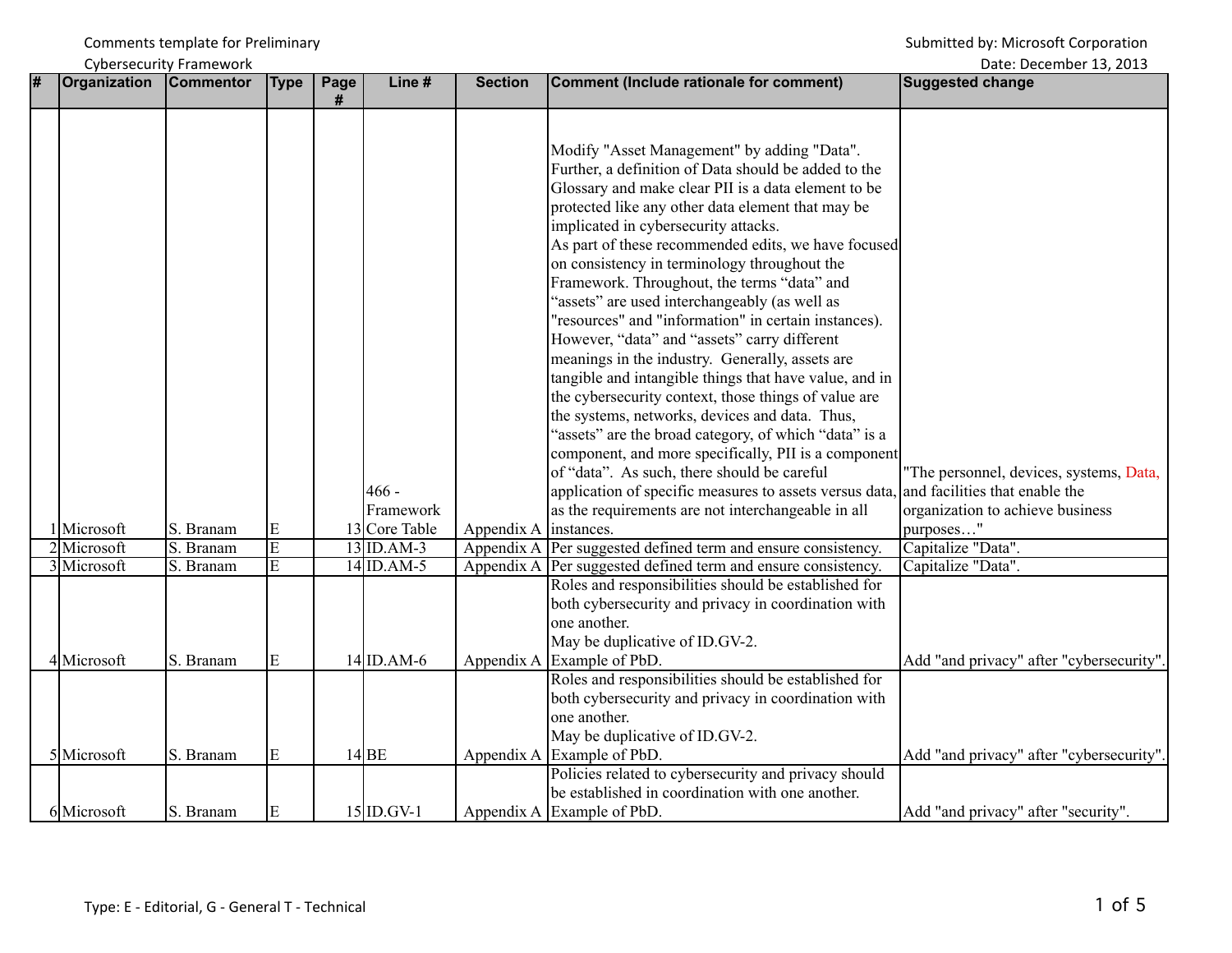| <b>Cybersecurity Framework</b><br>Date: December 13, 2013 |           |                         |  |                    |            |                                                                                                                             |                                         |  |  |  |
|-----------------------------------------------------------|-----------|-------------------------|--|--------------------|------------|-----------------------------------------------------------------------------------------------------------------------------|-----------------------------------------|--|--|--|
|                                                           |           |                         |  |                    |            | Roles and responsibilities should be established for                                                                        |                                         |  |  |  |
|                                                           |           |                         |  |                    |            | both cybersecurity and privacy in coordination with                                                                         |                                         |  |  |  |
|                                                           |           |                         |  |                    |            | one another.                                                                                                                |                                         |  |  |  |
|                                                           |           |                         |  |                    |            | May be duplicative of ID.AM-6.                                                                                              |                                         |  |  |  |
| 7Microsoft                                                | S. Branam | E                       |  | $15 ID.GV-2$       |            | Appendix A Example of PbD.                                                                                                  | Add "and privacy" after "security".     |  |  |  |
|                                                           |           |                         |  |                    |            |                                                                                                                             | Add "and consider the privacy           |  |  |  |
|                                                           |           |                         |  |                    |            | A governance program should consider the privacy                                                                            | implications of its cybersecurity       |  |  |  |
| 8 Microsoft                                               | S. Branam | E                       |  | $15$ ID. GV-4      |            | Appendix A implications of the program.                                                                                     | program" after "cybersecurity risks".   |  |  |  |
|                                                           |           |                         |  |                    |            |                                                                                                                             | Capitalize "Assets" in Category         |  |  |  |
| 9 Microsoft                                               | S. Branam | E                       |  | $15$ <sub>RA</sub> |            | Appendix A Per suggested defined term and ensure consistency.                                                               | statement of RA.                        |  |  |  |
| 10 Microsoft                                              | S. Branam | $\overline{\mathrm{E}}$ |  | $16$ ID.RA-3       |            | Appendix A Per suggested defined term and ensure consistency.                                                               | Capitalize "Assets".                    |  |  |  |
|                                                           |           |                         |  |                    |            | Per suggested defined term. The Framework uses                                                                              |                                         |  |  |  |
|                                                           |           |                         |  |                    |            | "resources", "assets", "information" and "records"                                                                          |                                         |  |  |  |
|                                                           |           |                         |  |                    |            | interchangeably which causes confusion and                                                                                  | Replace "information resources and      |  |  |  |
|                                                           |           |                         |  |                    |            | ambiguity. Best to use defined terms and be                                                                                 | associated facilities are" with         |  |  |  |
| 11 Microsoft                                              | S. Branam | E                       |  | $16$ $AC$          | Appendix A | consistent.                                                                                                                 | "organizational Assets is".             |  |  |  |
| 12 Microsoft                                              | S. Branam | $\overline{E}$          |  | 17 PR.AC-2         | Appendix A | Per suggested defined term and ensure consistency.                                                                          | Replace "resources" with "Assets".      |  |  |  |
|                                                           |           |                         |  |                    |            | Important to ensure both cybersecurity and privacy                                                                          |                                         |  |  |  |
|                                                           |           |                         |  |                    |            | training and awareness occurs.                                                                                              | Insert "and privacy" after "information |  |  |  |
| 13 Microsoft                                              | S. Branam | E                       |  | $17$ $AT$          | Appendix A | Example of PbD.                                                                                                             | security".                              |  |  |  |
|                                                           |           |                         |  |                    |            | Per suggested defined term and ensure consistency.                                                                          | Replace "Information and records (data) |  |  |  |
|                                                           |           |                         |  |                    |            | "Information and records (data)" is confusing and                                                                           | are" with "Data is".                    |  |  |  |
|                                                           |           |                         |  |                    |            | inconsistent. The scope of the Data Security category                                                                       | Remove "information" after              |  |  |  |
|                                                           |           |                         |  |                    |            | is in relation to "Data", and the text should reflect                                                                       | "availability of" and replace with      |  |  |  |
| 14 Microsoft                                              | S. Branam | E                       |  | $18$ DS            | Appendix A | such.                                                                                                                       | "Data".                                 |  |  |  |
| 15 Microsoft                                              | S. Branam | $\overline{\mathrm{E}}$ |  | 18 PR.DS-3         |            | Appendix A Per suggested defined term and ensure consistency.                                                               | Replace "Assets are" with "Data is".    |  |  |  |
| 16 Microsoft                                              | S. Branam | $\overline{\mathrm{E}}$ |  | 19 PR.DS-5         |            | Appendix A Per suggested defined term and ensure consistency.                                                               | Capitalize "Data".                      |  |  |  |
|                                                           |           |                         |  |                    |            | Intellectual property is a component of "Data" and is                                                                       |                                         |  |  |  |
|                                                           |           |                         |  |                    |            | therefore implicitly covered by PR.DS-1 and PR.DS-                                                                          |                                         |  |  |  |
| 17 Microsoft                                              | S. Branam | E                       |  | 19 PR.DS-6         | Appendix A |                                                                                                                             | Remove entirely.                        |  |  |  |
|                                                           |           |                         |  |                    |            | Per suggested defined term and ensure consistency.                                                                          |                                         |  |  |  |
| 18 Microsoft                                              | S. Branam | E                       |  | $19$ PR.DS-7       | Appendix A | May be duplicative of PR.IP-6.                                                                                              | Replace "assets are" with "Data is".    |  |  |  |
|                                                           |           |                         |  |                    |            | Suggested definition of Data includes PII, therefore is                                                                     |                                         |  |  |  |
|                                                           |           |                         |  |                    |            | already covered by PR.DS-1 and PR.DS-2.                                                                                     |                                         |  |  |  |
|                                                           |           |                         |  |                    |            | It is confusing to have a specific cite to PII here but                                                                     |                                         |  |  |  |
| 19 Microsoft                                              | S. Branam | E                       |  | $19$ PR.DS-9       |            |                                                                                                                             | Delete entirely.                        |  |  |  |
|                                                           |           |                         |  |                    |            | Appendix A   not elsewhere.                                                                                                 | Replace "information systems and        |  |  |  |
|                                                           |           |                         |  |                    |            |                                                                                                                             | assets" with "Assets and considers the  |  |  |  |
|                                                           |           |                         |  |                    |            | Suggested definition of Assets is inclusive of all                                                                          |                                         |  |  |  |
| $20$ Microsoft                                            | S. Branam | ${\bf E}$               |  | $19$ IP            |            | Appendix A corporate systems.<br>Per suggested defined term; scope of this requirement Replace "information are" with "Data | privacy implications thereof".          |  |  |  |
|                                                           |           |                         |  |                    |            |                                                                                                                             |                                         |  |  |  |
| $21$ Microsoft                                            | S. Branam | E                       |  | 20 PR.IP-4         |            | Appendix A is to ensure all Data is backed up.                                                                              | $is$ ".                                 |  |  |  |
| 22 Microsoft                                              | S. Branam | $\overline{E}$          |  | $20$ PR.IP-5       |            | Appendix A Per suggested defined term and ensure consistency.                                                               | Capitalize "Assets".                    |  |  |  |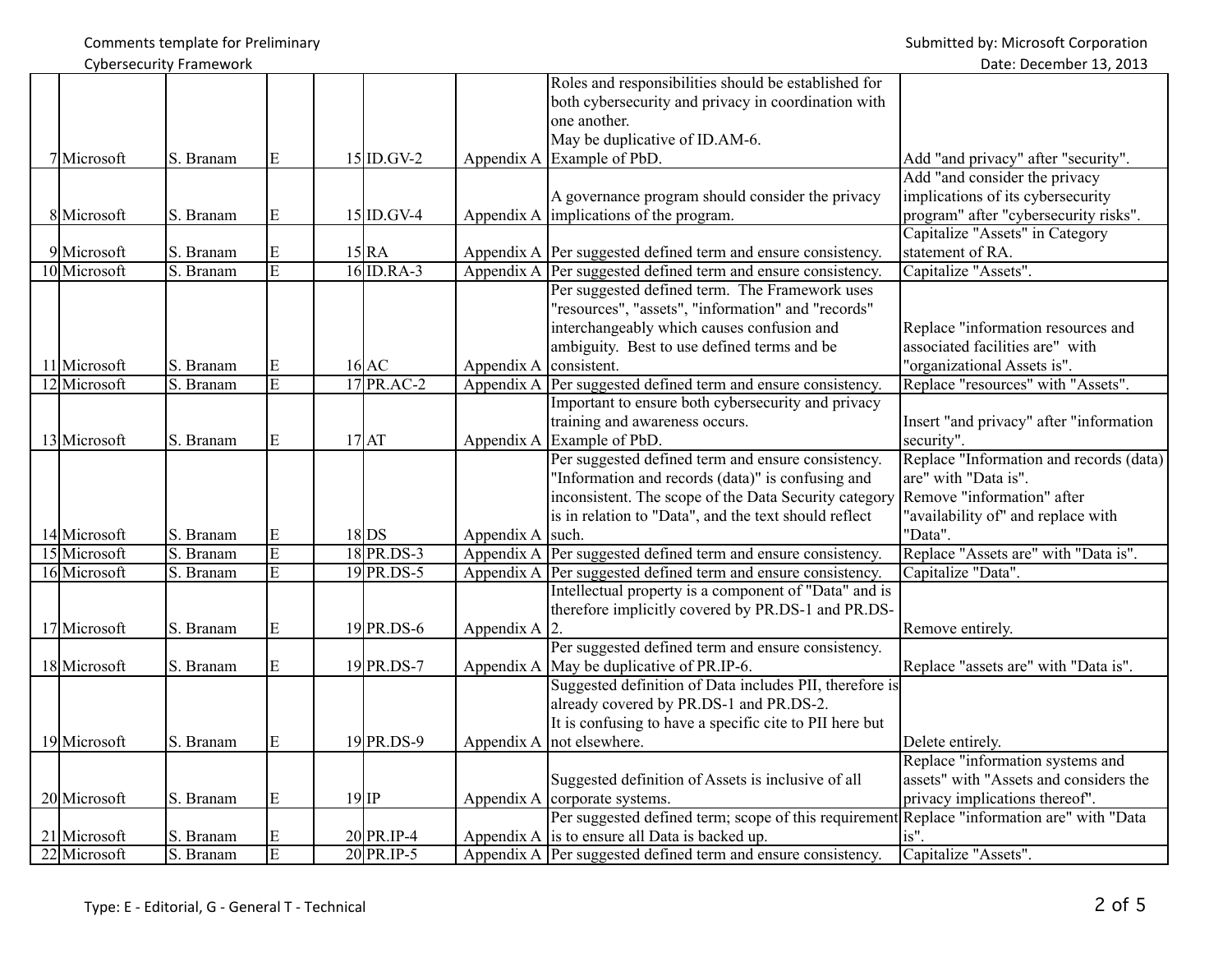Cybersecurity Framework Date: December 13, 2013

Comments template for Preliminary **Submitted by: Microsoft Corporation** 

|                |            |                         |                          |            | Per suggested defined term and ensure consistency.                                        |                                             |
|----------------|------------|-------------------------|--------------------------|------------|-------------------------------------------------------------------------------------------|---------------------------------------------|
| $23$ Microsoft | S. Branam  | E                       | $20$ PR.IP-6             |            | Appendix A May be duplicative of PR.DS-7.                                                 | Replace "Information" with "Data".          |
| 24 Microsoft   | S. Branam  | $\overline{\mathrm{E}}$ | 20 PR.IP-8               |            | Appendix A Per suggested defined term and ensure consistency.                             | Replace "Information" with "Data".          |
|                |            |                         |                          |            | HR practices should be inclusive of both                                                  |                                             |
|                |            |                         |                          |            | cybersecurity and privacy.                                                                |                                             |
| 25 Microsoft   | S. Branam  | E                       | $21 PR/IP-11$            | Appendix A | Example of PbD.                                                                           | Add "privacy" after "Cybersecurity".        |
|                |            |                         |                          |            |                                                                                           |                                             |
|                |            |                         |                          |            |                                                                                           |                                             |
|                |            |                         |                          |            |                                                                                           | Add a category, "Secure Engineering         |
|                |            |                         |                          |            |                                                                                           | (SE): Design and develop technology         |
|                |            |                         |                          |            |                                                                                           | (e.g., hardware, software and services)     |
|                |            |                         |                          |            |                                                                                           | in a manner consistent with international   |
|                |            |                         |                          |            |                                                                                           | standards and industry best practices       |
|                |            |                         |                          |            |                                                                                           | throughout the engineering lifecycle";      |
|                |            |                         |                          |            |                                                                                           | followed by a subcategory, "PR.SE-1:        |
|                |            |                         |                          |            |                                                                                           | Utilize a recognized secure development     |
|                |            |                         |                          |            |                                                                                           | lifecycle process that includes guidance    |
|                |            |                         |                          |            | Recommend addition of a category and a subcategory on relevant security and privacy       |                                             |
|                |            |                         |                          |            | focused on secure software development practices.                                         | practices, controls, and tooling across all |
|                |            |                         |                          |            | For additional rationale, see Microsoft's comments on phases of the engineering lifecycle |                                             |
| $26$ Microsoft | A. Kleiner | E                       | $21$ N/A                 |            | Appendix A the Preliminary Framework.                                                     | (design, develop, review, test, approve)"   |
|                |            |                         |                          |            |                                                                                           | Replace "operational and information        |
| 27 Microsoft   | S. Branam  | E                       | $21$ MA                  |            | Appendix A Per suggested defined term and ensure consistency.                             | system components" with "Assets".           |
| 28 Microsoft   | S. Branam  | $\overline{E}$          | $21$ PR.MA-1             |            | Appendix A Per defined term and ensure consistency.                                       | Capitalize "Assets".                        |
|                |            |                         |                          |            |                                                                                           | Capitalize "Assets" in "organizational      |
|                |            |                         |                          |            |                                                                                           | assets" and replace "information            |
| 29 Microsoft   | S. Branam  | E                       | $21$ PR.MA-2             |            | Appendix A  Per suggested defined term and ensure consistency.                            | systems" with "Assets".                     |
|                |            |                         |                          |            |                                                                                           |                                             |
|                |            |                         |                          |            | Per suggested defined term and ensure consistency.                                        | Replace "systems and assets" with           |
|                |            |                         |                          |            | Protective technology may have privacy implications  "Assets while considering related    |                                             |
| 30 Microsoft   | S. Branam  | E                       | $21$ PT                  |            | Appendix A and should therefore be appropriately addressed.                               | privacy implications".                      |
|                |            |                         |                          |            | The audit function implicates privacy and therefore                                       | Replace "audit policy" with "audit and      |
| 31 Microsoft   | S. Branam  | E                       | $21$ PR.PT-1             |            | Appendix A should be addressed specifically in the Framework.                             | privacy policies."                          |
|                |            |                         |                          |            |                                                                                           | Replace "systems and assets" with           |
| 32 Microsoft   | S. Branam  | E                       | $21$ PR.PT-3             |            | Appendix A Per suggested defined term and ensure consistency.                             | "Assets".                                   |
|                |            |                         |                          |            |                                                                                           | Replace "The information system and         |
| 33 Microsoft   | S. Branam  | E                       | $22$ CM                  |            | Appendix A Per suggested defined term and ensure consistency.                             | assets" with "Assets".                      |
|                |            |                         |                          |            | It is important that event reporting occur in a manner                                    |                                             |
|                |            |                         |                          |            | consistent with the organization's cybersecurity and                                      | Add "and policies related to                |
|                |            |                         |                          |            | privacy policies.                                                                         | cybersecurity and privacy" following        |
| 34 Microsoft   | S. Branam  | ${\bf E}$               | $24$ <sub>RS</sub> .CO-2 |            | Appendix A Example of PbD.                                                                | "established criteria".                     |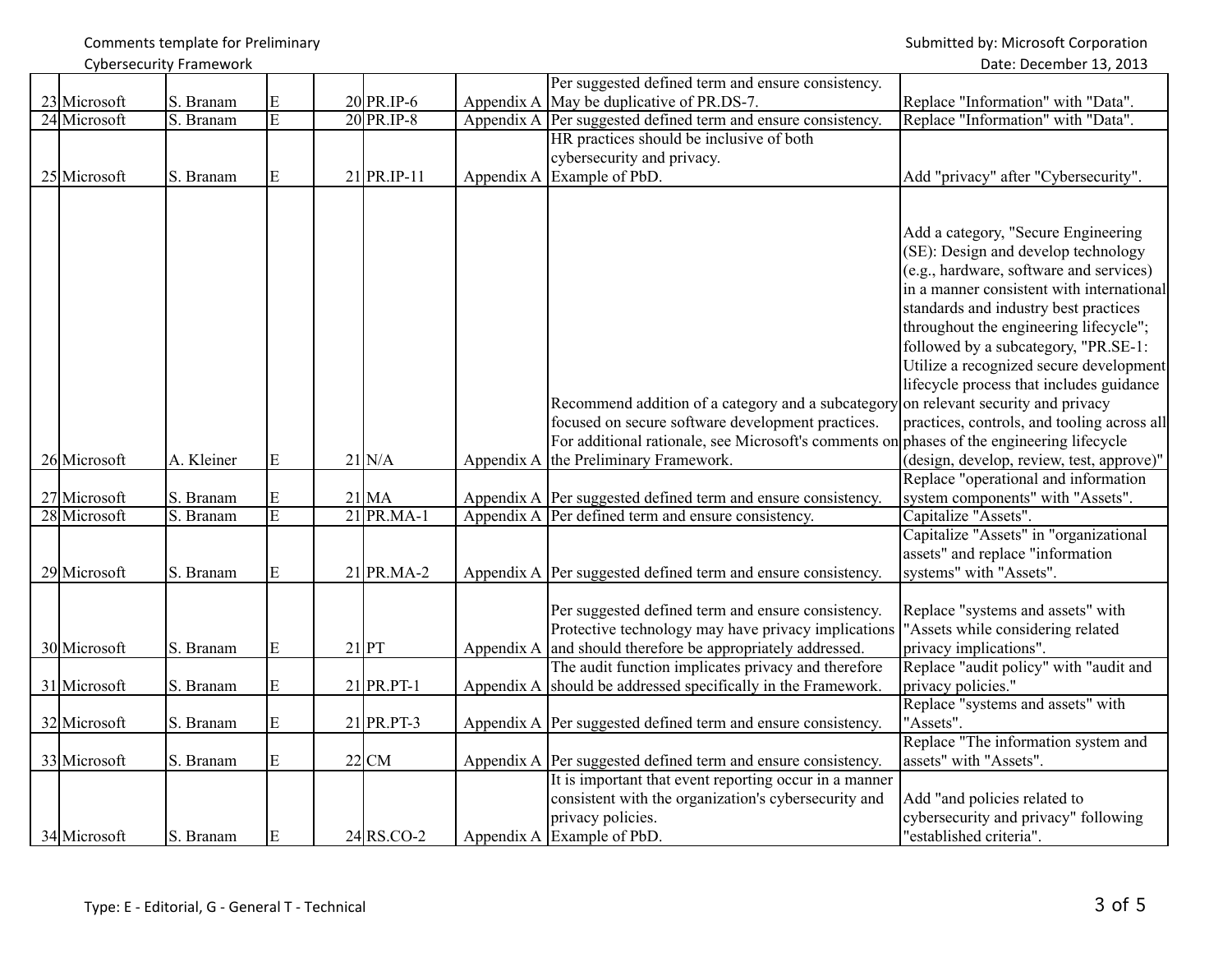Comments template for Preliminary and the state of the state of the Submitted by: Microsoft Corporation

## Cybersecurity Framework Date: December 13, 2013

|              | CYDCI SCCUITLY THUITIC WOI'N |   |    |                    |                                                                                                   |                                                                                                                                                                                                                                                                                                                                                                                                                                                                                                                                                                                                                                                                                                                                                                                                                            |
|--------------|------------------------------|---|----|--------------------|---------------------------------------------------------------------------------------------------|----------------------------------------------------------------------------------------------------------------------------------------------------------------------------------------------------------------------------------------------------------------------------------------------------------------------------------------------------------------------------------------------------------------------------------------------------------------------------------------------------------------------------------------------------------------------------------------------------------------------------------------------------------------------------------------------------------------------------------------------------------------------------------------------------------------------------|
|              |                              |   |    |                    |                                                                                                   | Replace "systems or assets" with                                                                                                                                                                                                                                                                                                                                                                                                                                                                                                                                                                                                                                                                                                                                                                                           |
| 35 Microsoft | Branam                       | E |    | $25$ <sub>RP</sub> | Appendix A Per suggested defined term and ensure consistency.                                     | "Assets".                                                                                                                                                                                                                                                                                                                                                                                                                                                                                                                                                                                                                                                                                                                                                                                                                  |
|              |                              |   |    |                    | Add discussion of the emerging practice and<br>standards related to software ID tagging, or SWID. | For example, software ID tagging, or<br>SWID, is an emerging practice related<br>to supply chain risk management. There<br>is a relatively new standard, ISO/IEC<br>19770-2, that enables developers and<br>users to verify the origin of software. If<br>a user organization understands which<br>suppliers are implementing secure<br>development practices in conformance<br>with ISO 27034-1, application of<br>ISO/IEC 19770-2 enables that<br>organization to confirm that it is using<br>software that came from those suppliers.<br>Currently, NIST's National<br>Cybersecurity Center of Excellence<br>(NCCoE) and DHS are leading efforts to<br>define the government's expectations<br>regarding SWID. Accordingly, as these<br>workstreams continue to development,<br>they will be ripe for consideration and |
|              |                              | E | 39 |                    | For additional rationale, see Microsoft's comments on inclusion in future iterations of the       |                                                                                                                                                                                                                                                                                                                                                                                                                                                                                                                                                                                                                                                                                                                                                                                                                            |
| 36 Microsoft | A. Kleiner                   |   |    |                    | 645 Appendix C the Preliminary Framework.                                                         | Framework.                                                                                                                                                                                                                                                                                                                                                                                                                                                                                                                                                                                                                                                                                                                                                                                                                 |